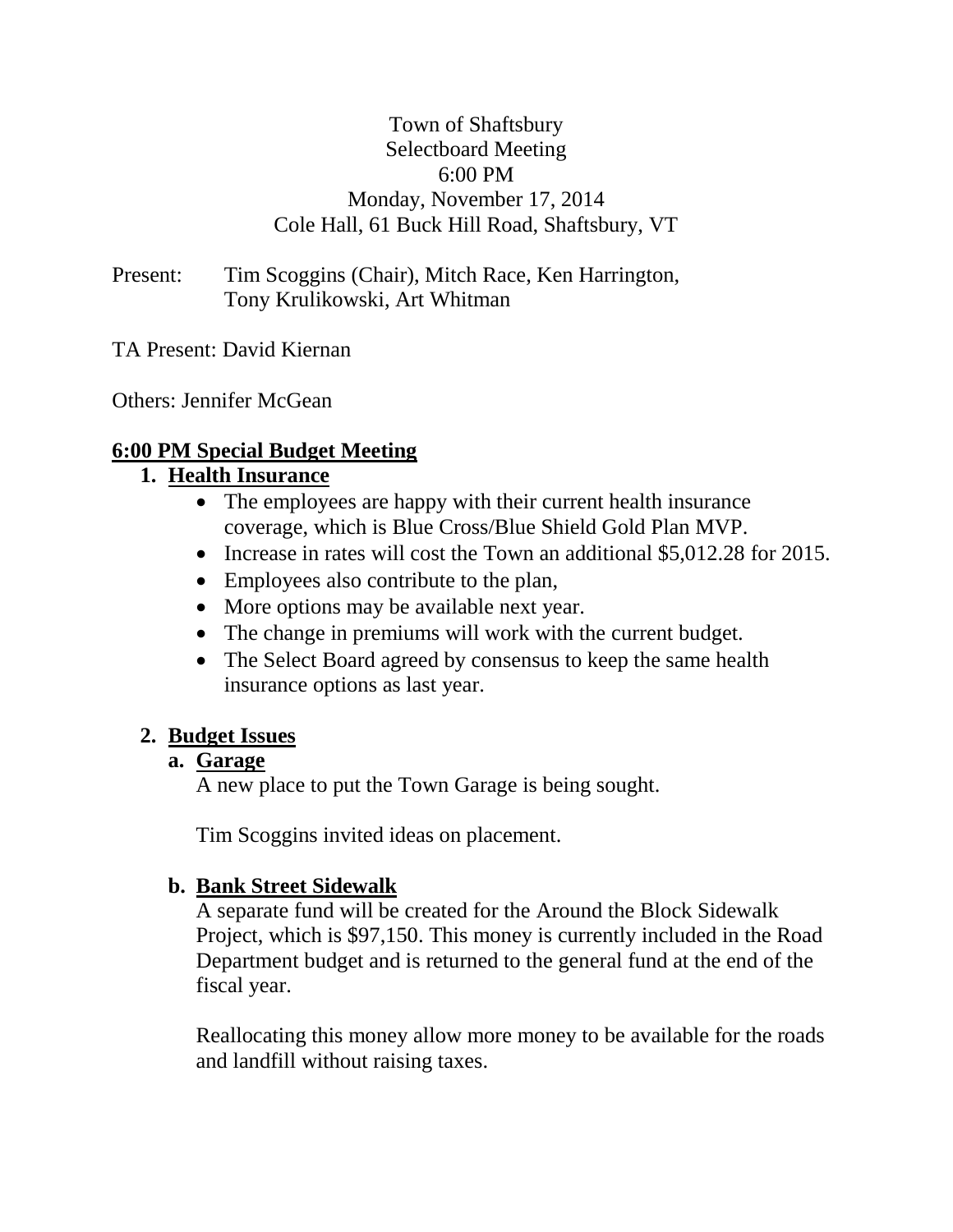A separate capital projects fund budget line item may be created for all grant money received from the State.

It may be cheaper to have contractors do some of the projects and allow the Road Department to work on other projects.

## **c. Buck Hill Parking Lot**

An .18-acre lot located across the street from Town Hall that is leased to provide parking for tenants of an apartment building is for sale.

The Town owns this property and currently leases it to the owner of the apartment building. It is a small piece of property. (Discussed further in Item # 11, Regular Meeting below.)

## **d. Cold Spring Historical Marker**

A grant being sought will provide a maximum of \$15,000 for this project. It is intended to help hire an artist and some funds can be used toward completion of the project.

## **e. Howard Park**

Two questions posed for running Howard Park are:

- 1. How should security be handled?
- 2. Should there be a Park Supervisor position. Our current Park Supervisor, Walter Merritt, spends most of his time mowing.

A grant has been submitted to pay for repairs to Howard Park. If the grant request is turned down, the Town will be able to complete most of the repairs identified during a site visit in the spring.

# **f. Culvert in Shaftsbury Hollow**

A grant is available to pay for repairs to the culvert in Shaftsbury Hollow. If we receive the grant, repairs will be done.

The same grant was submitted for East Road and was denied for this year. The Town will reapply for next year.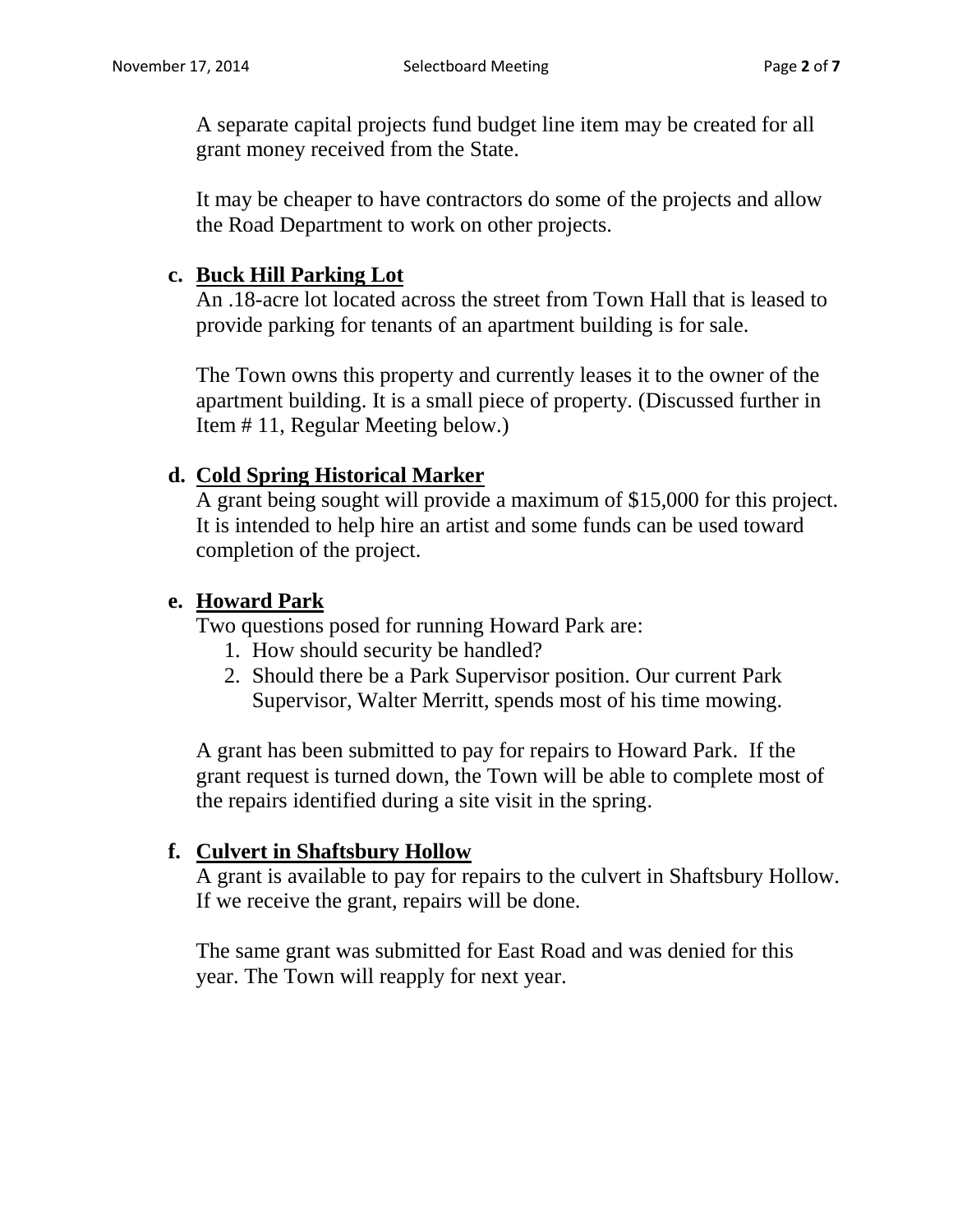## **6:30 PM Regular Meeting**

## **1. Call to Order**

This meeting was called to order by Tim Scoggins (Chair) at 6:40 PM.

**A change was made to the agenda:** An executive session to discuss a real estate transaction was added at the end of the meeting.

## **2. Approval of Warrants**

Motion: Tim Scoggins moves to pay a check warrant for Payroll #7 in the amount of \$17,364.94. Mitch Race 2nds. 5-0-0. Motion passes.

Motion: Tim Scoggins moves to pay a check warrant for Payroll #10 in the amount of \$16,787.79. Mitch Race 2nds. 5-0-0. Motion passes.

Motion: Tim Scoggins moves to pay a check warrant for Retirement #10 in the amount of \$127.34. Mitch Race 2nds. 5-0-0. Motion passes.

Motion: Tim Scoggins moves to pay a check warrant for Retirement #9 in the amount of \$126.32. Mitch Race 2nds. 5-0-0. Motion passes.

Motion: Tim Scoggins moves to pay Check Warrant #11 in the amount of \$46,864.10. Mitch Race 2nds. 5-0-0. Motion passes.

# **3. Conflict of Interest**

None

# **4. Approval of Minutes**

Motion: Tim Scoggins moves to approve the minutes of the November 3, 2014 meeting with changes. Mitch Race 2nds. 5-0-0. Motion passes.

## **5. Announcements**

Norshaft Lions will have a holiday lighting ceremony on Sunday, December 7<sup>th</sup> at 4 PM at Cole Hall.

# **6. Public Comments**

None

# **7. Treasurer's Report**

Treasurer is unavailable and will report at the next meeting.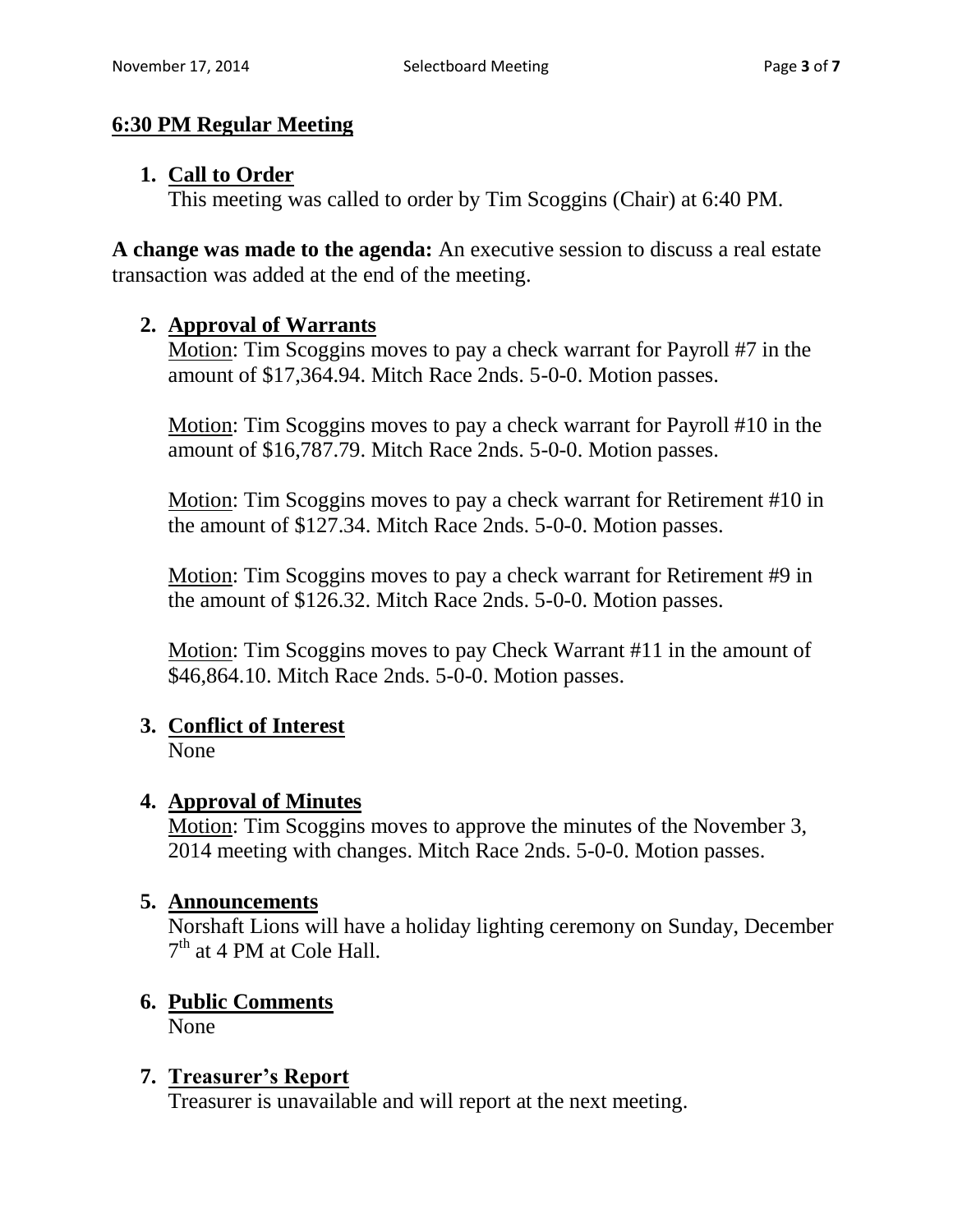#### **8. Road Foreman's Report**

Terry Stacy is unavailable; David Kiernan gave the report in his place.

## **a. Road Report**

The Road Department began clearing the streets of snow and slush at 4 AM that morning.

## **b. Traffic Report**

(None)

## **c. Salt Shed**

Salt shed storage is being rented from Bernstein Displays as an add-on to an existing lease for equipment storage.

There is currently 80 tons of salt stored there. At the end of the season, what is not used will be brought back to the garage.

20 tons of salt borrowed last year has been returned to North Bennington.

The Road Department is trying to grade the last few roads and taking down trees on Holy Smoke Road.

## **9. Town Administrator's Report**

## **a. Postage Meter**

Buying or leasing a postage meter is too expensive. Other alternatives are being reviewed. Currently, the office uses prestamped envelopes from the U.S. Postal Service for mass mailings, such as tax bills and water bills. This may be the best option.

## **b. Update on White Creek Road**

Road is finished. State reimbursement money has come in. Town's portion of the cost was about \$31,000.

## **c. Update on Truck Lease**

Delurey was paid for the truck. The body is still being installed in Williston.

Completion date is still to be determined.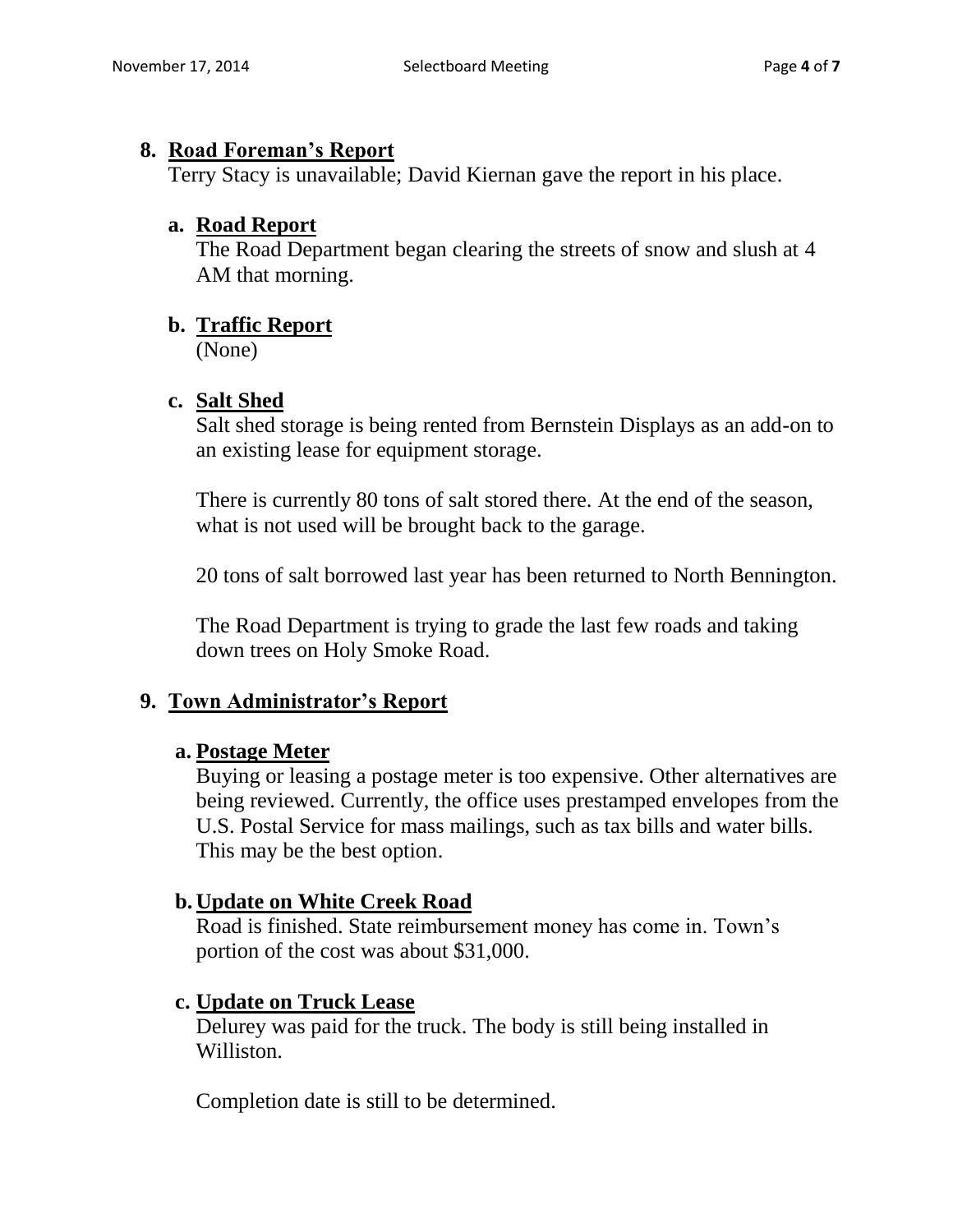If a truck is needed in the meantime, one can be borrowed or rented.

#### **10. Property Transfer**

Property next to Town Hall is for sale.

Art Whitman stated the Town should acquire the land in one way or another. The Selectboard is working on this. All negotiations will be done in Executive Session.

The Board has not changed its mind: The new Town Garage will not be placed on the property surrounding Cole Hall.

In the short term, the property is needed until the new Garage can be built.

#### **11. Lease Renewal for Buck Hill Road Property**

New lease proposal was received. Current lease expires in January 2015. If the property is sold, the lease will transfer to the new owner. The Town can park one vehicle on the property.

David Kiernan will send the lease proposal to Town Attorney Rob Woolmington for approval.

Board should decide amount of rent and length of lease at the December 1st meeting.

Art Whitman noted that the parties can cancel the lease with 90-days' notice.

If the Town chooses to sell the property, Lessee will be given first right of refusal.

# **12. Grand List Errors and Omissions**

There are two:

1. Property # 1, the homestead value and the site value were not calculated properly.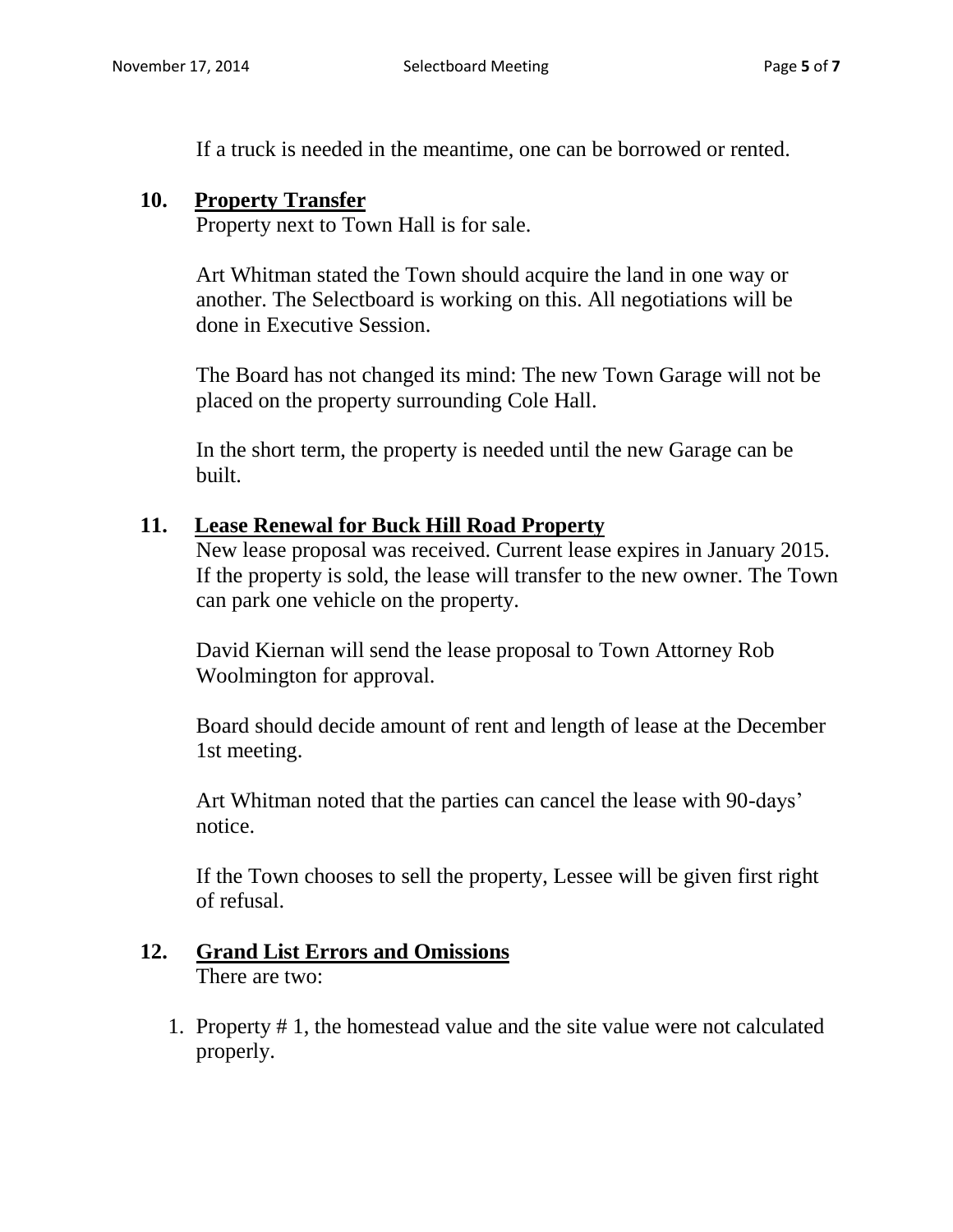The Selectboard needs more information about this item from Jim Boyle to approve it.

2. Property # 2, a homeowner who is a disabled Veteran should have received a Veteran's exemption of \$40,000 was not properly processed by the State.

This is an impact loss of \$143.48.

**Motion:** Tim Scoggins makes a motion for a Grand List correction for Mr. Stratton's property (Parcel ID # 030215). Ken Harrington 2nds. 5-0-0. Motion passes.

#### **13. Other Business**

The Selectboard returned to its earlier discussion on the budget. David Kiernan discussed:

- Administration costs will go down about 6%.
- Budget for repairs and maintenance has dropped. There is a fund for Cole Hall. Repairs will begin after the election.
- Budget for the Listers will stay the same.
- Animal Control may be changed from employee status to contractor status.
- Fire Station maintenance budget item will be increased by \$5,000 to re-side the fire station on Old Depot Street.
- The budget for the following costs will go up: tree removal, paving, gravel, chloride (used for dust control on roads), winter sand, and winter salt.
- A professional service may take over methane well monitoring at the Transfer Station.
- The cost of street lights may go down, if money is received from Efficiency Vermont.

At the December  $1<sup>st</sup>$  meeting, Department Heads will speak from 5:00 PM to 6:30 PM. The Highway Department will discuss the budget at the December  $15<sup>th</sup>$ meeting.

There will be a budget meeting on Monday, December 8th at 6:30 PM.